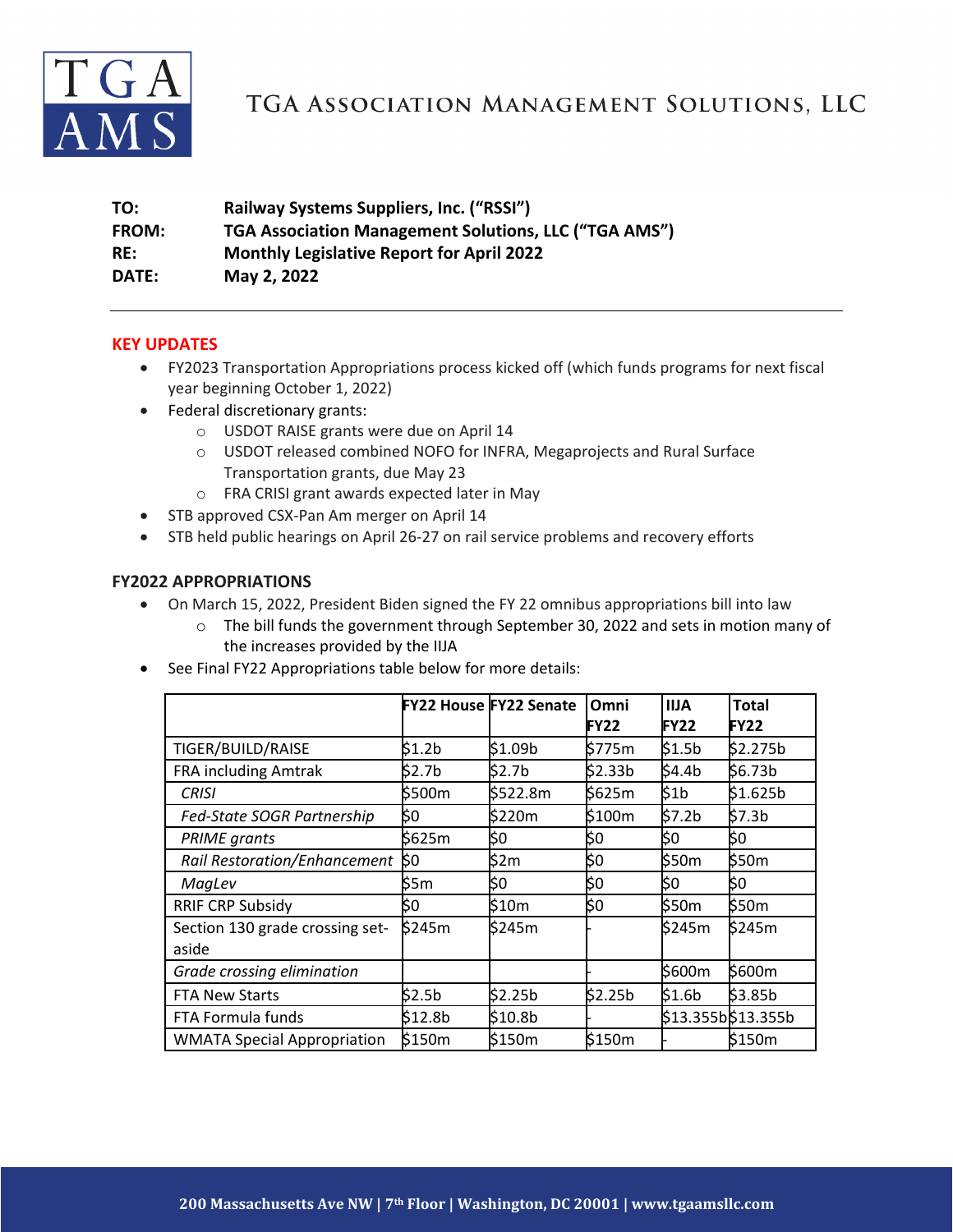#### **FY2023 APPROPRIATIONS**

- President Biden submitted his FY2023 budget request to Congress on March 28
	- o House and Senate Appropriations Committees will now begin their annual appropriations processes

#### **BUILD BACK BETTER (BBB) ACT/BUDGET RECONCILIATION**

- Budget reconciliation is a process through which only requires 50+1 votes in the Senate that Democrats are attempting to push many social spending programs
- Negotiations between the White House and the Senate have broken down and President Biden has indicated that he will likely have to break-up the BBB bill in order to pass a scaled-down version. More spending during high inflation remains among the many concerns of pivotal swing vote Senator Joe Manchin (D-WV)
- As a reminder, the roughly \$1.75 trillion partisan social spending bill, the Build Back Better Act (BBB) was passed by the House on November 19, 2021 on a vote of 220 to 213
	- o House-passed bill includes \$10 billion for high-speed rail projects

#### **CHINA TRADE & COMPETITIVENESS BILL**

- Senate passed its U.S. Innovation and Competition Act on March 28, 2022 after the House passed its COMPETES Act on February 4, 2022. The bill is aimed at improving supply chain woes and strengthening American competitiveness and trade
	- $\circ$  The two bills have many major differences and they are now being conferenced where Senate and House negotiators will work to find agreement on a final bill
- See summary **[here](https://www.akingump.com/en/news-insights/america-competes-act-v-us-innovation-and-competition-actsummary-of-key-differences-and-takeaways-part-2.html)** for key provisions and differences in the two bills

## **SURFACE TRANSPORTATION BOARD**

- Current STB members:
	- o **Chairman Martin Oberman (Democrat)**: Former Chairman of Metra in Chicago. Named STB Chairman at the beginning of the Biden administration
	- o **Robert Primus (Democrat):** Career Democratic staffer on Capitol Hill, formerly served as Chief of Staff to Rep. Nanette Barragan (D-CA), Rep. Michael Capuano (D-MA), and Rep. Tony Cardenas (D-CA)
	- o **Karen Hedlund (Democrat)**: former Obama FRA Deputy Administrator
	- o **Vice Chair Patrick Fuchs (Republican):** Former Senate Commerce Committee staffer under Chairman John Thune (R-SD) who is well versed on regulatory issues affecting the railroad industry. He has been very friendly to freight railroads and we know where he stands on the issues
	- o **Michelle Schultz (Republican):** Previously spent 14 year in leadership roles with SEPTA and had a career in law before that
- The STB has broad regulatory oversight of railroads and is a key agency to monitor. At the beginning of January, after being confirmed easily by the Senate, STB nominees Michelle Schultz and Robert Primus started their five-year terms on the STB as board members. It represents the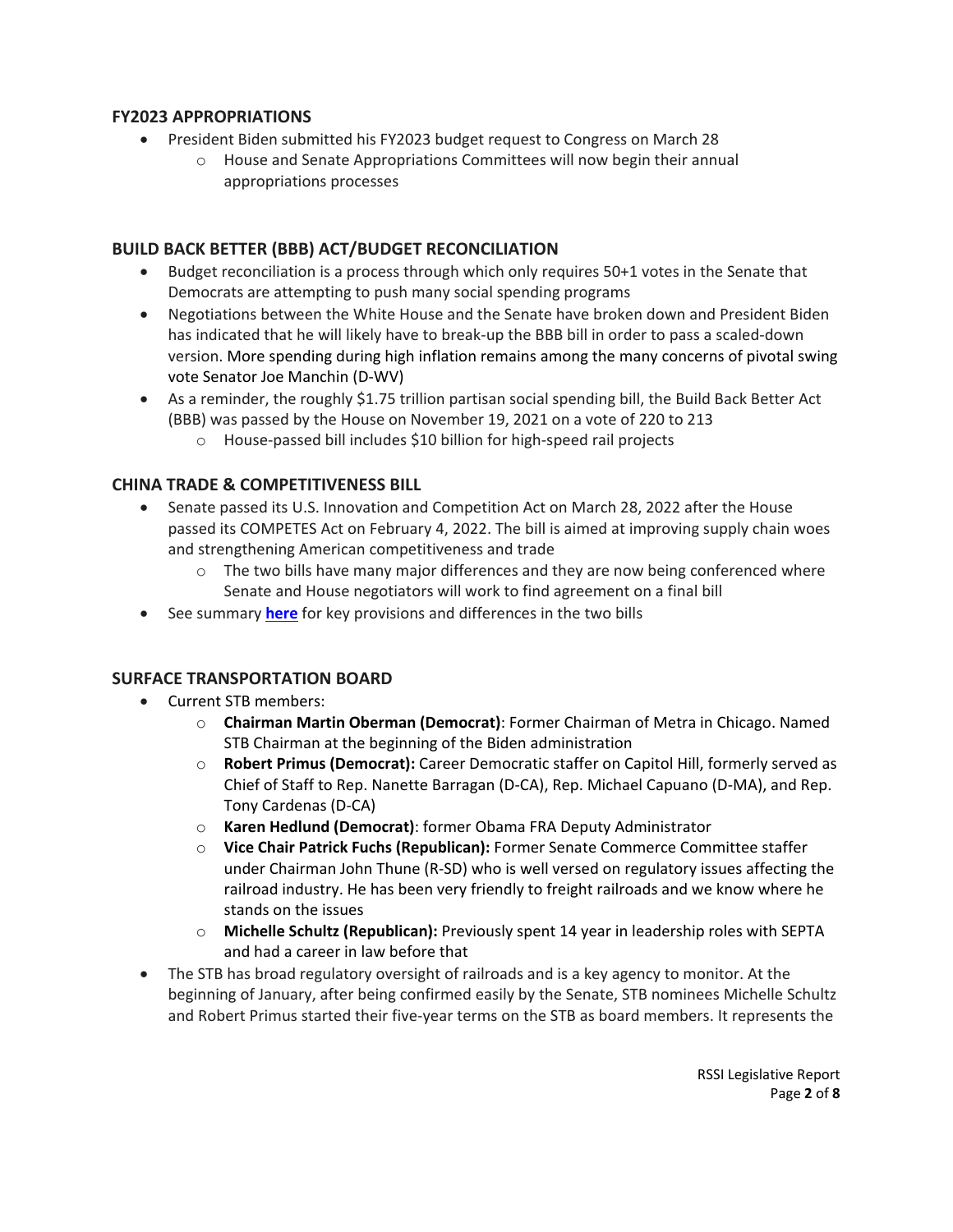first time the board has had its full complement of five members since the 2015 STB Reauthorization Act expanded the board from three to five

- The most high-profile item before the STB this year has been the potential merger between Canadian Pacific and Kansas City Southern, but the board is also still considering several major rules with huge implications for the railroads: 1) forced access/reciprocal switching and 2) NPRMs on shipper/railroad rate disputes
	- $\circ$  The STB held public meetings on April 26 and 27 to discuss rail service issues
		- Class Is mostly got grilled for how they have handled cargo amid continued supply chain disruptions. STB Chair Oberman made it clear that he's frustrated with the railroad industry's excessive delays, fees and failures to ship goods at agreed upon dates and times
	- o The **[STB approved the CSX-Pan Am](https://www.railwayage.com/regulatory/stb-approves-csx-pan-am-combination/) merger** on April 14
	- o The STB held a **Public [Meeting](https://www.govinfo.gov/content/pkg/FR-2022-01-03/pdf/2021-28396.pdf)** on March 15-16 concerning the forced access/reciprocal switching regulations
		- **AAR [statement](https://www.aar.org/forced-switching?utm_source=The+Signal&utm_campaign=a38005e484-EMAIL_CAMPAIGN_2018_01_16_COPY_01&utm_medium=email&utm_term=0_70b8080426-a38005e484-49720605) opposing** this effort
		- See the US Department of Justice comments on reciprocal switching **[here](https://www.justice.gov/atr/page/file/1479511/download)** and other comments **[here](https://www.stb.gov/proceedings-actions/search-stb-records/)** (type in EP 711 on Docket Number box)
		- Also, see Railway Age article, "**A Primer on [Reciprocal](https://www.railwayage.com/regulatory/a-primer-on-reciprocal-switching/?utm_source=&utm_medium=email&utm_campaign=31454) Switching**."
		- On March 23, the STB issued a decision allowing supplemental written comments and extending the ex parte communications period in the Reciprocal Switching proceeding. Following the March 15/16 hearing, the **STB [decided](https://www.stb.gov/news-communications/latest-news/pr-22-19/) to allow interested persons to file [supplemental](https://www.stb.gov/news-communications/latest-news/pr-22-19/) written comments** limited to issues raised at the hearing or in written materials submitted in response to the Board's December 28, 2021 notice.
	- o Regarding CP-KCS, on March 16 the STB noted that CP submitted 2019 baseline GT/M data for CP and KCS lines that is different from data in the Master Segment Table that was submitted. And on Feb 28, CN formally requested, via a **Responsive [Application](https://dcms-external.s3.amazonaws.com/DCMS_External_PROD/1646172009341/304041.pdf)**, to the STB to divest the parallel Springfield Line to CN's as a condition of any approval of the proposed CP-KCS merger. CN argued that, "Allowing CP to consolidate control over two routes between Kansas City, on the one hand, and Chicago, Detroit, and Eastern Canada, on the other hand, would diminish competitive alternatives for rail customers particularly because the CP-KCS application makes clear that CP will favor its existing Chicago-Kansas City route over potential routings involving the parallel Springfield Line." CN has also intimated that it will invest in the creation of the Kansas City Speedway, if granted control over the line, bringing significant environmental benefits by removing 80,000 trucks a year from the road

## **INFRASTRUCTURE BILL (IIJA)/BIPARTISAN INFRASTRUCTURE LAW (BIL)**

See links below for some helpful summaries of programs and provisions contained in the IIJA/BIL: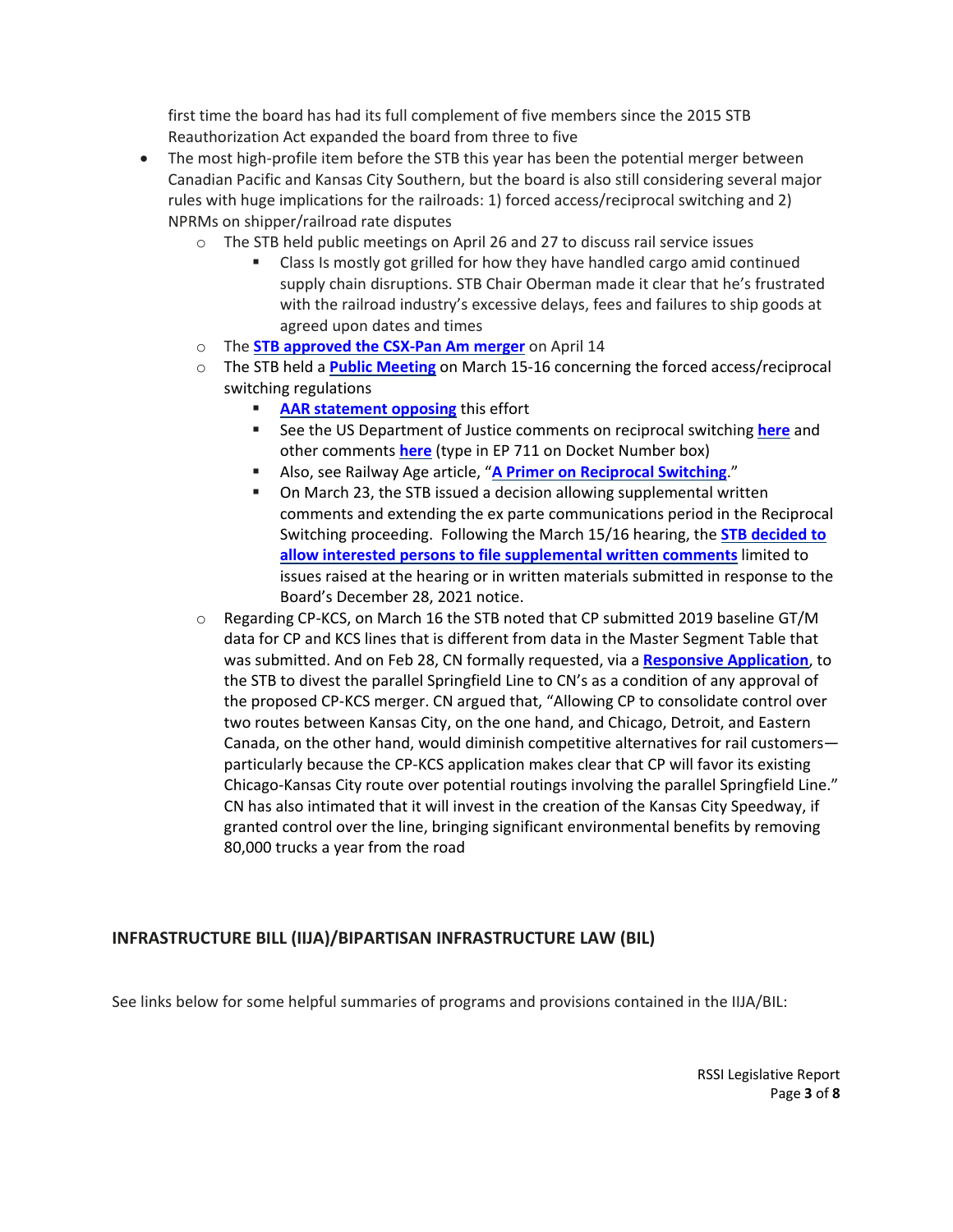| <b>USDOT BIL NOFO Tracker (NEW)</b>               |                                                    |  |  |  |
|---------------------------------------------------|----------------------------------------------------|--|--|--|
| <b>Section 130 program BIL fact sheet</b>         | <b>Brookings Online Hub</b>                        |  |  |  |
| <b>CRS Report on FHWA programs in IIJA</b>        | CRS Report on passenger rail programs in IIJA      |  |  |  |
| <b>White House Guidebook</b>                      | <b>Updated WH Fact Sheet</b>                       |  |  |  |
| <b>White House Fact Sheet</b>                     | <b>USDOT State Fact Sheets</b>                     |  |  |  |
| <b>AASHTO IIJA Summary 9 15 2021</b>              | <b>APTA IIJA Passenger Rail Investment</b>         |  |  |  |
| <b>ARTBA IIJA Summary 8 2 2021</b>                | <b>FTA Key Priorities</b>                          |  |  |  |
| <b>IIJA Summary</b>                               | <b>CBO Score of IIJA</b>                           |  |  |  |
| <b>National Association of Regional Councils</b>  | <b>Dept. of Energy IIJA Fact Sheet</b>             |  |  |  |
| <b>National Association of Counties NACo</b>      | <b>T&amp;I Links to Excel Apportionment Charts</b> |  |  |  |
| <b>APTA IIJA Public Transportation Investment</b> | <b>AASHTO Implementation Outline for IIJA</b>      |  |  |  |

- As a reminder, \$1.2 trillion five-year bill was signed into law on November 15
	- o Bill includes \$550 billion in new spending
	- o \$66 billion for passenger and freight rail
		- **536B Fed-State Partnership for Intercity Passenger Rail grants**
		- **516B Amtrak National Network**
		- **56B Amtrak NEC**
		- \$5B FRA CRISI grants
		- **53B new FRA rail crossing elimination program**
	- o \$39 billion for transit
		- **519.15B increased contract authority for formula funding**
		- \$4.75B State of Good Repair
		- **58B FTA CIG/New Starts**
- Other key grant programs in the bill
	- o New Megaprojects grant program (freight and passenger rail eligible) funded at \$10B
	- o USDOT RAISE (formerly BUILD or TIGER grants) funded at \$7.5B
	- o USDOT INFRA grants funded at \$3.2B
	- o \$50M/year to subsidize credit risk premium for RRIF loans

## • **\*Key programs of importance to RSSI**

- o New rail crossing elimination grant program funded at \$3B
- $\circ$  Section 130 funded at \$245M/year from FY 2022-2026 with several key policy changes:
	- The bill removes the requirement that at least half of the funds set aside for the Section 130 program must be for the installation of protective devices at railway-highway crossings
	- **The bill increases the Federal share for projects funded under the Section 130** program from 90 to 100 percent, as well as clarifies that the replacement of functionally obsolete warning devices is an eligible expense
	- **The bill also increases the amount of state incentive payment at-grade crossing** closures from \$7,500 to \$100,000 and increases the set-aside for compilation and analysis of data from 2 percent up to 8 percent
	- Regarding eligibility, the bill emphasizes eligibility for projects to reduce pedestrian fatalities and injuries from trespassing at grade crossings, and states that it is the sense of Congress that the DOT should, where feasible, coordinate

RSSI Legislative Report Page **4** of **8**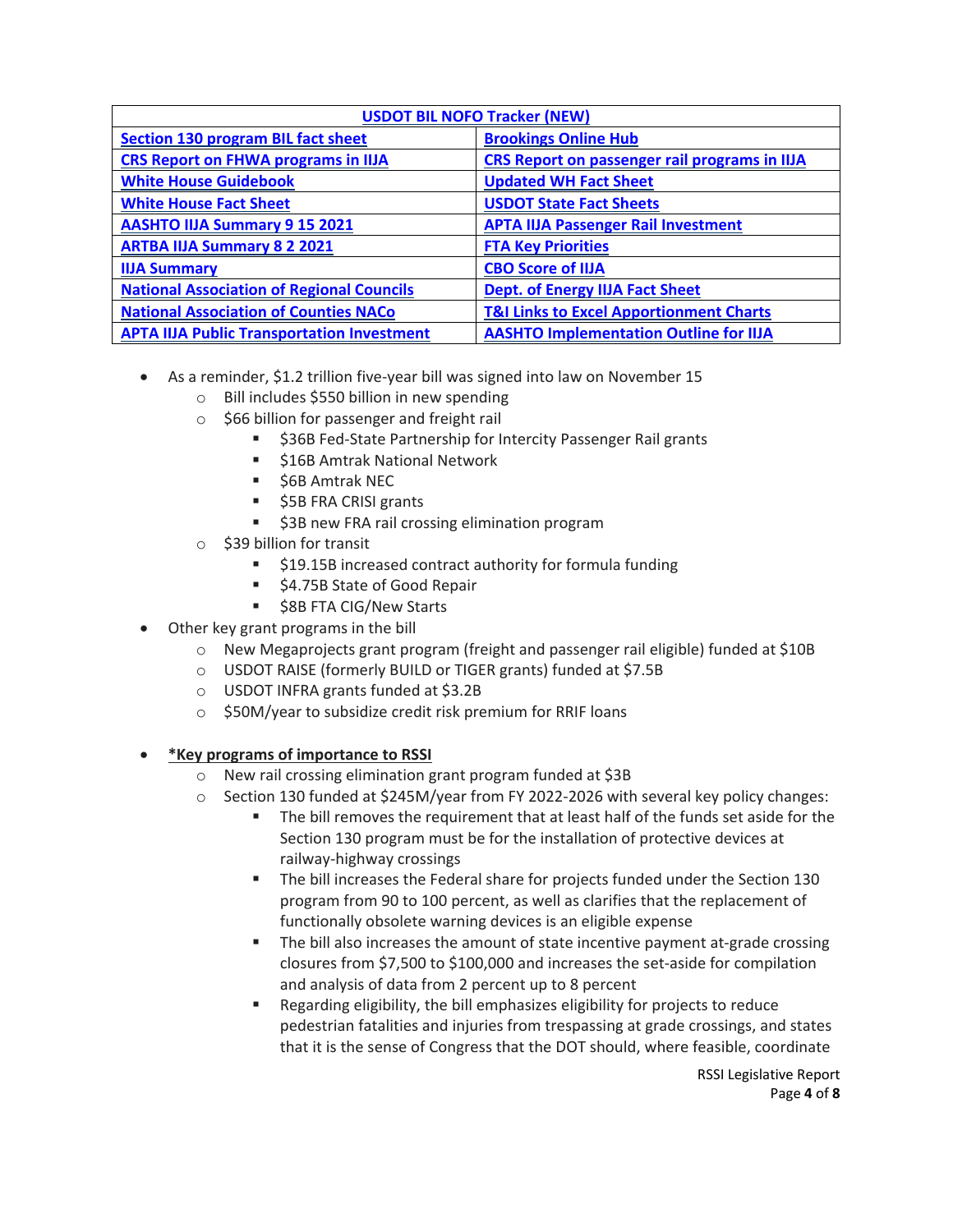efforts to prevent or reduce trespasser deaths along railroad rights-of-way and at or near railway highway crossings

- This section also requires the Comptroller General of the United States to submit a report that includes an analysis of the effectiveness of the Section 130 program as a set-aside within HSIP
- o FRA CRISI grants funded at \$5B
	- Expands eligibility to include rehabilitating, remanufacturing, procuring, or overhauling locomotives that result in a significant reduction in emissions; researching, developing, and testing innovative rail technology; and developing and implementing measures to prevent trespassing and reduce injuries and fatalities
- Other key provisions:
	- $\circ$  Codifies the One Federal Decision executive order which streamlines the permitting process by consolidating decision-making processes and expediting deadlines.
	- o FRA Railroad Research and Development program funded an average of \$45 million per Fiscal Year
		- o Including up to \$4.5 million per FY for grants to establish and maintain a Center of Excellence to advance the safety, efficiency, and reliability of rail
	- $\circ$  Includes a Highway Cost Allocation Study, the first since 1997. This study will help Congress better ensure different highway users, including commercial motor vehicles, cover their fair share of costs to maintain our nation's roads and bridges
	- o Includes National Motor Vehicle Per-Mile User Fee (VMT) Pilot program to demonstrate a national VMT, including for commercial motor vehicles, to restore and maintain longterm solvency of the Highway Trust Fund
	- o Establishes an FRA blocked crossings portal pilot program
	- o What is notably NOT in the bill
		- No changes were made to the federal truck size or weights
		- **Minimum crew size mandates**
		- **EXECUTE:** LNG by rail prohibition
		- **Restrictive labor provisions**
		- Yardmaster HOS

## **CONGRESSIONAL HEARINGS**

- April 28, 2022. The Senate Committee on Appropriations, Subcommittee on Transportation, Housing and Urban Development held a hearing to discuss and receive testimony on, "A Review of the President's FY 2023 Funding Request and Budget Justification for the US Department of Transportation." **[Committee](https://www.appropriations.senate.gov/hearings/a-review-of-the-presidents-fy-2023-funding-request-and-budget-justification-for-the-us-department-of-transportation-) Link and Testimony**.
- April 27, 2022. The House Committee on Transportation and Infrastructure, Subcommittee on Highways and Transit held a hearing to discuss and receive testimony on, "Examining Workforce Development and Job Creation in Surface Transportation Construction." DeFazio Statement **[here](https://transportation.house.gov/news/press-releases/chairs-defazio-norton-statements-from-hearing-on-workforce-development-in-surface-transportation-construction)**. **[Committee](https://transportation.house.gov/committee-activity/hearings/04/18/2022/examining-workforce-development-and-job-creation-in-surface-transportation-construction) Link and Testimony**. **Covered by TGA AMS – summary available upon request**
- April 6, 2022. The House Committee on Transportation and Infrastructure held a hearing to discuss and receive testimony on, "National Transportation Safety Board Reauthorization." **[Committee](https://transportation.house.gov/committee-activity/hearings/national-transportation-safety-board-reauthorization) Link and Testimony**. **Covered by TGA AMS – summary available upon request**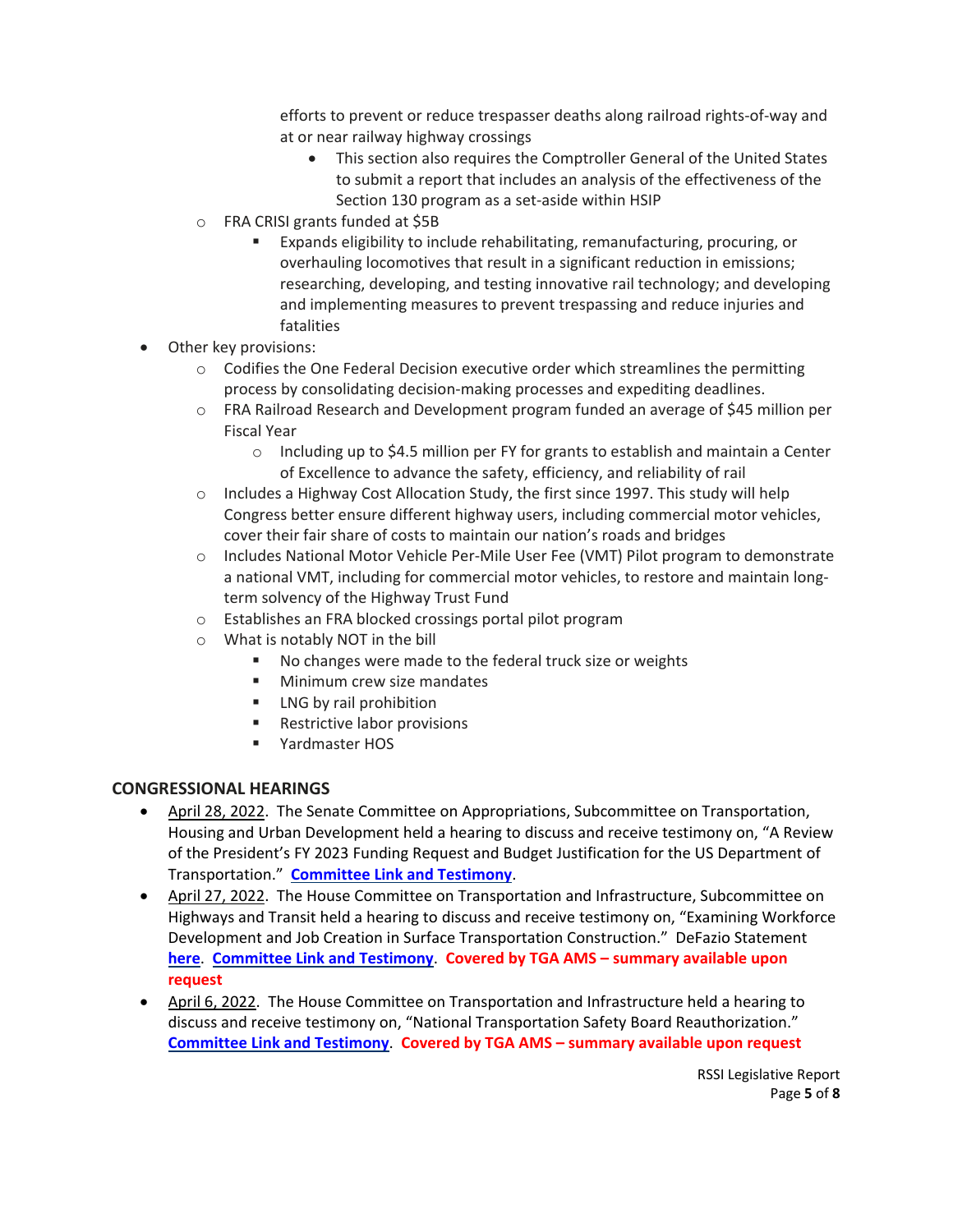#### **U.S. DEPARTMENT OF TRANSPORTATION/FRA**

- April 28, 2022. The Federal Transit Administration (FTA) issued a **Federal [Register](https://www.govinfo.gov/content/pkg/FR-2022-04-28/pdf/2022-09143.pdf?utm_source=federalregister.gov&utm_medium=email&utm_campaign=subscription+mailing+list) Notice** revealing FTA transit program changes, authorized funding levels and implementation of the Infrastructure Investment and Jobs Act; and FTA FY 2022 apportionments, allocations, program information and interim guidance.
- April 22, 2022. The Federal Railroad Administration (FRA) **[announced](https://railroads.dot.gov/newsroom/press-releases/federal-railroad-administration-announces-climate-challenge-meet-net-zero-0)** its rail industry Climate Challenge. The agency is asking owners and operators along the national rail network, and manufacturers of rail equipment, to join FRA's commitment to reach net-zero greenhouse gas emissions in the rail industry and rail transportation by 2050. FRA is also announced its partnership with the Environmental Protection Agency's (EPA) SmartWay program. SmartWay emphasizes supply chain sustainability by helping freight transportation companies measure, benchmark, and improve their energy efficiency. Similarly, the FTA recognized the exemplary efforts of 10 transit agencies to combat climate change through the Sustainable Transit for a Healthy Planet initiative. FTA presented awards to celebrate agencies that are reducing greenhouse gas emissions with unique strategies that work for their systems and their communities. FTA today also launched phase two of the Climate Challenge, which seeks to increase participation and focuses on electrification or zero-emission transition plans to achieve the President's GHG emissions goals. More information about phase two can be found **[here](https://www.transit.dot.gov/climate-challenge)**. The Federal Highway Administration (FHWA) also **[highlighted](https://highways.dot.gov/newsroom/fhwa-highlights-actions-tackle-climate-change-new-programs-and-historic-funding-under)** a variety of actions they are taking to protect the environment and combat climate change as part of the aforementioned suite of announcements to celebrate Earth Day 2022.
- April 22, 2022. The **Surface [Transportation](https://www.stb.gov/news-communications/latest-news/pr-22-23/) Board** (STB) proposed to amend its emergency service regulations by issuing a **Notice of Proposed [Rulemaking](https://www.progressiverailroading.com/resources/editorial/2023/50110.pdf)** that will provide relief for shippers in situations that require immediate relief. The Board proposes, among other things, to clarify that it may act on its own initiative to direct emergency rail service, and to establish an accelerated process for acute service emergencies. Over the past year, the Board heard informally from a broad range of stakeholders about inconsistent and unreliable rail service. Moreover, rail service has become more unreliable, with most stakeholder concerns focusing on crew shortages and inability to move trains. The Board also heard reports of challenges including tight car supply and unfilled car orders, delays in transportation for carload and bulk traffic, increased origin dwell time for released unit trains, missed switches, and ineffective customer assistance. The recent acute service issues have made clear the need for the Board to provide the opportunity for shippers to receive swift action to ensure that the nation's freight rail traffic continues to move. Hence, the STB's issuance of the NPRM. Separately, the Board has proposed regulations regarding reciprocal switching under which the Board could require rail carriers to establish switching arrangements in certain circumstances.
- April 18, 2022. The Office of Management and Budget issued guidance on, "**[Initial](https://www.whitehouse.gov/wp-content/uploads/2022/04/M-22-11.pdf) [Implementation](https://www.whitehouse.gov/wp-content/uploads/2022/04/M-22-11.pdf) Guidance on Application of Buy America Preference in Federal Financial Assistance Programs for [Infrastructure](https://www.whitehouse.gov/wp-content/uploads/2022/04/M-22-11.pdf)**." The IIJA broadened the scope of Buy America and directed OMB and federal agencies to **have the new rules in place by May 14, 2022**. Federally funded infrastructure projects are subject to these material requirements:
	- o All iron and steel must be produced in the U.S.;
	- o All manufactured products must be produced in the U.S.; and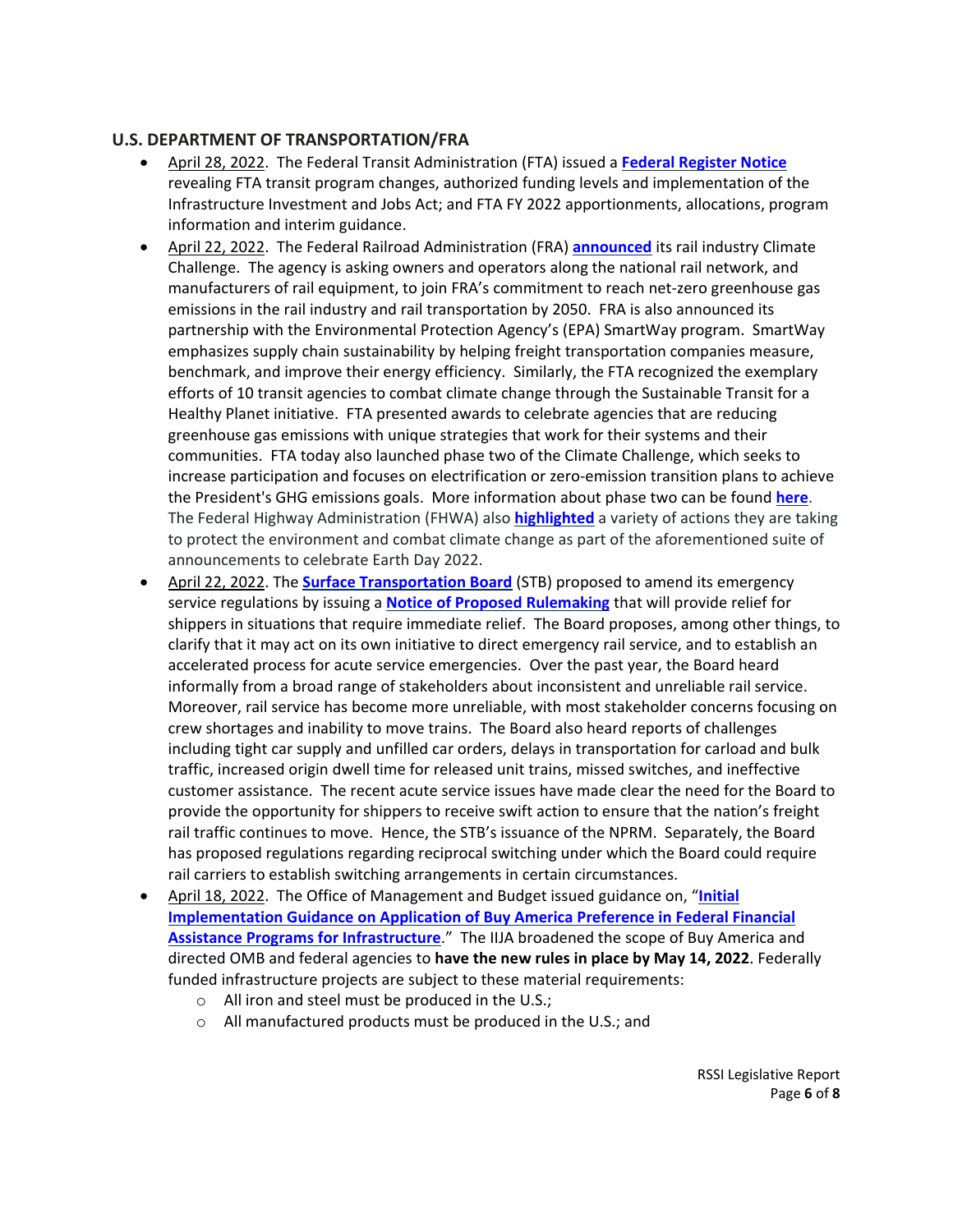- $\circ$  All construction materials must be manufactured in the U.S. See White House press release here and see ARTBA 4-Page Summary **[here](https://newsline.artba.org/wp-content/uploads/2022/04/Buy-America-guidance-summary-ARTBA-4-22.pdf?mc_cid=6cf7714789&mc_eid=5569c7262e)** and ARTBA comments **[here](https://newsline.artba.org/wp-content/uploads/2022/04/ARTBA-Buy-America-comments-OMB-4-22.pdf?mc_cid=6cf7714789&mc_eid=5569c7262e)**.
- April 18, 2022. Congressional Research Service (CRS) issued a report entitled, "**[Public](https://crsreports.congress.gov/product/pdf/IN/IN11913) [Transportation](https://crsreports.congress.gov/product/pdf/IN/IN11913) Faces Post-Pandemic Challenges**."
- April 8, 2022. The US DOT unveiled its latest Transportation Supply Chain Tracker **[here](https://www.transportation.gov/briefing-room/usdot-supply-chain-tracker-shows-progress-supply-chains-remain-stressed)**. The Tracker is a collaboration across many departments participating in the Task Force and is intended to provide information about critical supply chains to the public. Eight measures are provided in the update
- April 6, 2022. Federal Transit Administration (FTA) **[announced](https://www.transit.dot.gov/about/news/president-biden-usdot-announce-more-20-billion-communities-all-sizes-support-transit)** a more than \$20 billion investment in American transit, thanks to the Bipartisan Infrastructure Law. The funding levels, detailed by FTA in **[apportionment](https://www.transit.dot.gov/funding/apportionments/current-apportionments) tables** (see total funding for each state **[here](https://www.transit.dot.gov/sites/fta.dot.gov/files/2022-04/FY-2022-Full-Year-Apportionments-State-Totals.xlsx)** and Full-Year FY 2022 apportionments **[here](https://www.transit.dot.gov/sites/fta.dot.gov/files/2022-04/fy-2022-full-year-apportionment-table-1-FTA-Appropriations-and-Apportionments-Grant-Programs.xlsx)**) for each of 30 programs for Fiscal Year 2022 will provide 58 percent more funding
- March 31, 2022. The National Railroad Passenger Corporation (**[Amtrak](https://www.railpassengers.org/happening-now/news/blog/amtrak-send-ambitious-fy23-grant-request-to-congress/)**) released its **FY [2023](https://www.amtrak.com/content/dam/projects/dotcom/english/public/documents/corporate/reports/Amtrak-General-Legislative-Annual-Report-FY2023-Grant-Request.pdf) General and [Legislative](https://www.amtrak.com/content/dam/projects/dotcom/english/public/documents/corporate/reports/Amtrak-General-Legislative-Annual-Report-FY2023-Grant-Request.pdf) Annual Report** to Congress, which includes its FY 2023 grant request. Amtrak is requesting \$3.3 billion in total grant funding for FY 2023. The table nearby details the \$3.3 billion request. In FY 2023, the Infrastructure Investment and Jobs Act (IIJA) provides Amtrak with \$4.4 billion in guaranteed funding ("advance appropriations"), for discrete capital projects and other specific purposes and cannot be used for operating Amtrak trains. Total new budget authority for FY 2023 is \$7.7 billion, compared to \$6.731 billion in FY 2022. Amtrak is projecting that its FY 2023 ridership will be 28.8 million customer trips, compared with actual ridership of 32.5 million in FY 2019, 16.8 million in FY 2020 and 12.2 million in FY 2021. The railroad's planned ridership in FY 2022 is 23.2 million.

## **POLITICAL ENVIRONMENT**



• President Biden's approval has fallen significantly since August

- Current split in the  $117<sup>th</sup>$  Congress Senate: **50 Democrats** – **50 Republicans** (VP Harris the tiebreaker) House: **221 Democrats** – **209 Republicans**
- As we near 2022 elections, Republicans feel good about their odds to retake Congressional majorities next year and the polls are beginning to reflect that